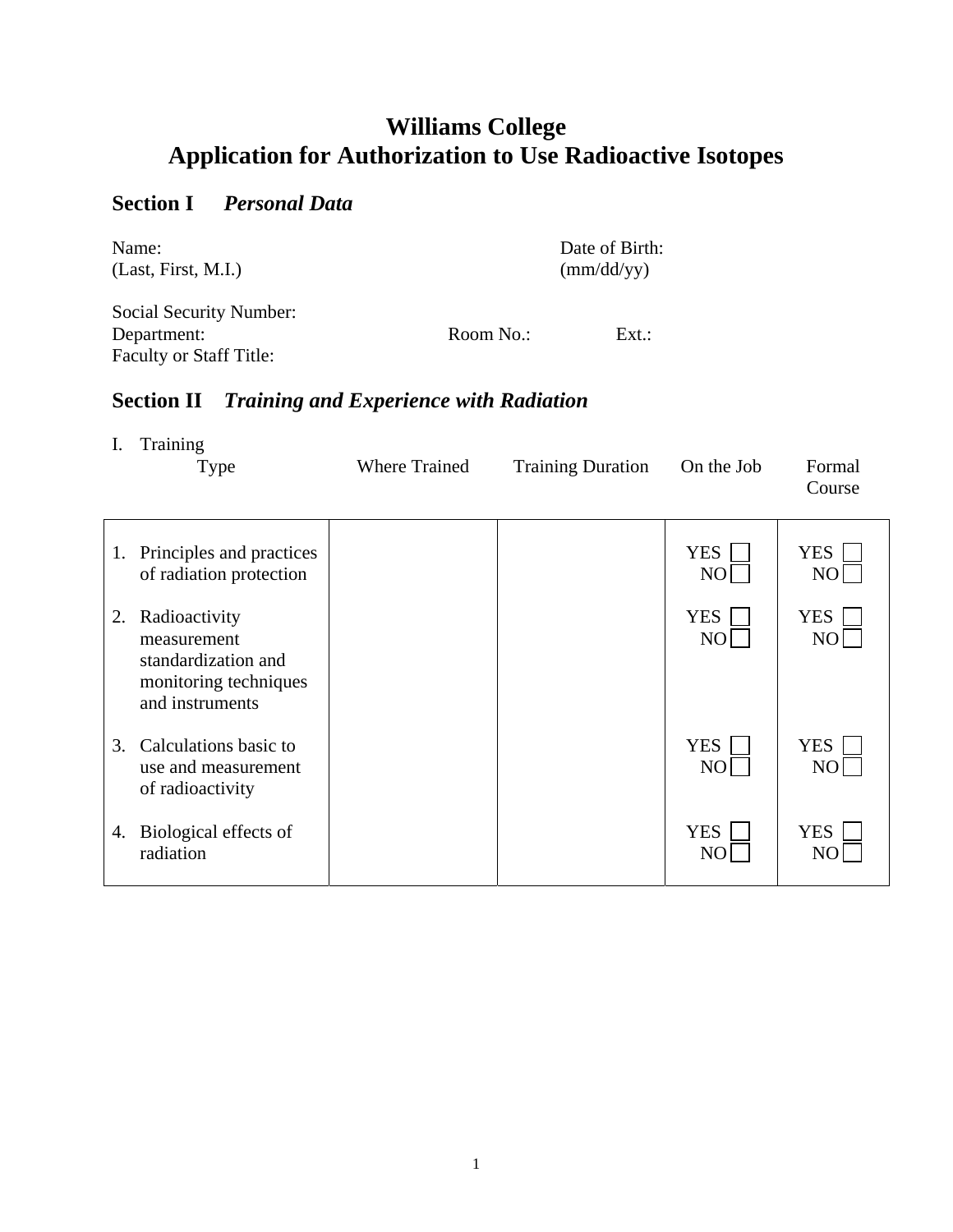Name: II. Experience

| Isotope | <b>Maximum Amount</b> | Where Experience<br>was Gained | Duration of Type of Use<br>Experience |  |
|---------|-----------------------|--------------------------------|---------------------------------------|--|
|         |                       |                                |                                       |  |

#### **Section III** *Type and Use of Radioactive Material*

1. Description of material to be procured:

#### *Amount of Activity*

| Radio-  | To be      | In Use Per | Chemical and Physical Form of | Comments |
|---------|------------|------------|-------------------------------|----------|
| nuclide | Possessed* | Experiment | Material to be Procured       |          |
|         |            |            |                               |          |

\*Maximum amount to be possessed by project at any one time.

- 2. Is the material to be obtained or used in especially hazardous form? Yes  $\Box$  No  $\Box$ . (For example; powder, pyrophoric-material, live virus, bacteria, pathogenic materials, etc.) If answer is "yes," explain in "Comments" above, or on a supplementary page.
- 3. Type of investigation for which the material will be used. Attach a brief protocol, including a step-by-step listing of the principal procedures in the proposed use; and including the amounts of material involved, location of use, and radiation control methods involved in each such step. Protocol is (a) attached  $\Box$ , (b) included in the attached reference  $\Box$ , or (c) was submitted with application dated

If you receive authorization to use radioactive materials and you wish to carry out experiments not mentioned here, a supplement to this statement must be submitted to the Radiation Safety Committee for approval by the Committee *before* such new work is performed.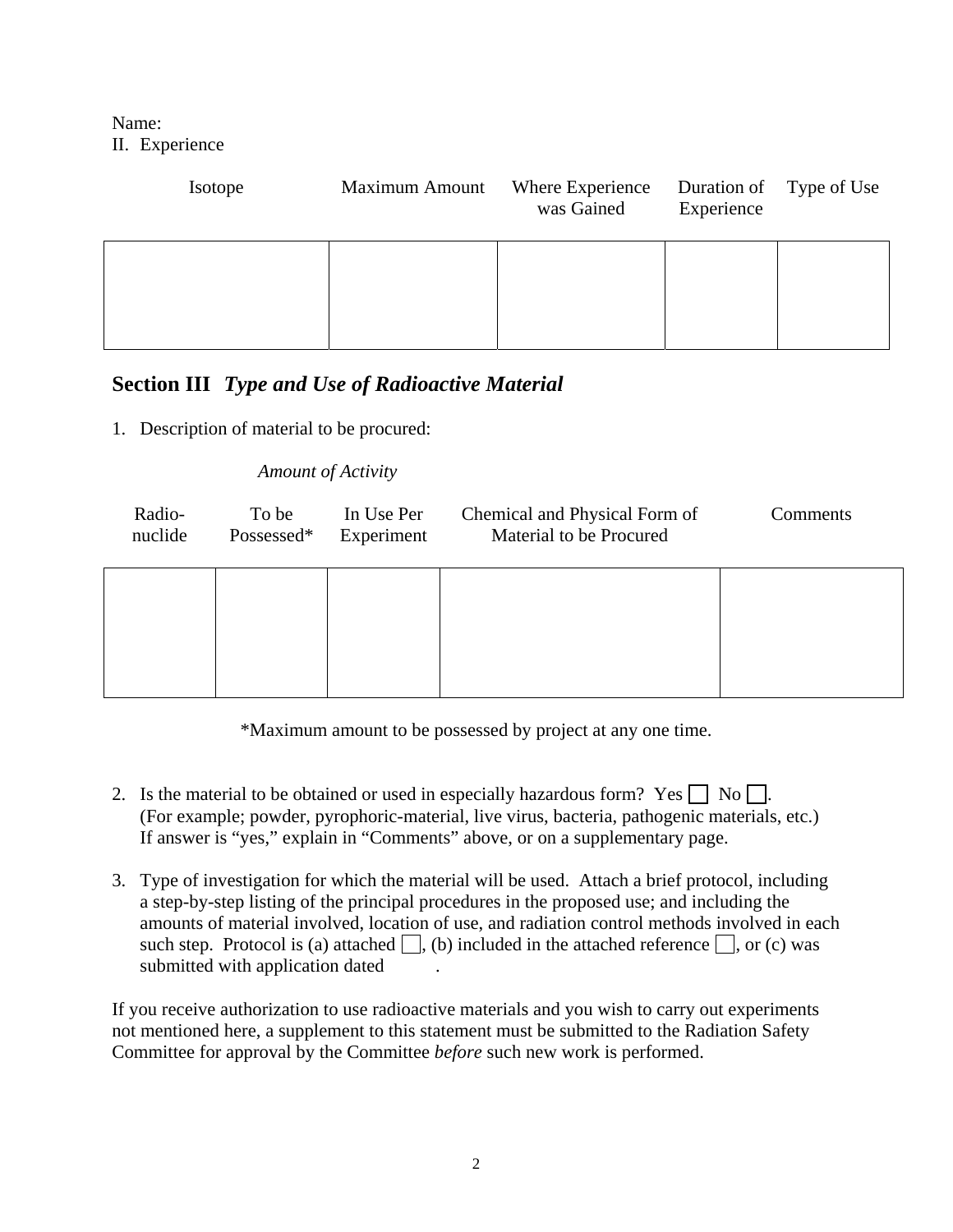4. Rooms where radioactive work will be conducted and where radioactive material will be stored (give building and room numbers):

I have read and understood the Radiation Safety Handbook of Williams College, and I agree to abide by its provisions and regulations.

| Signature:                                              | Date:<br>$\text{(mm/dd/yy)}$ |
|---------------------------------------------------------|------------------------------|
| For Committee Use Only:                                 |                              |
| Review by:                                              | Date:<br>$\text{(mm/dd/yy)}$ |
| Approved by Williams College Radiation Safety Committee |                              |
| <b>Authorized Signature:</b>                            | Date:<br>$\text{(mm/dd/yy)}$ |
| Approval Term:                                          | Date of Expiration:          |
|                                                         |                              |

Note: For specific conditions of approval under which the Williams College Radiation Safety Committee requires the approved work to be conducted, see page 4.